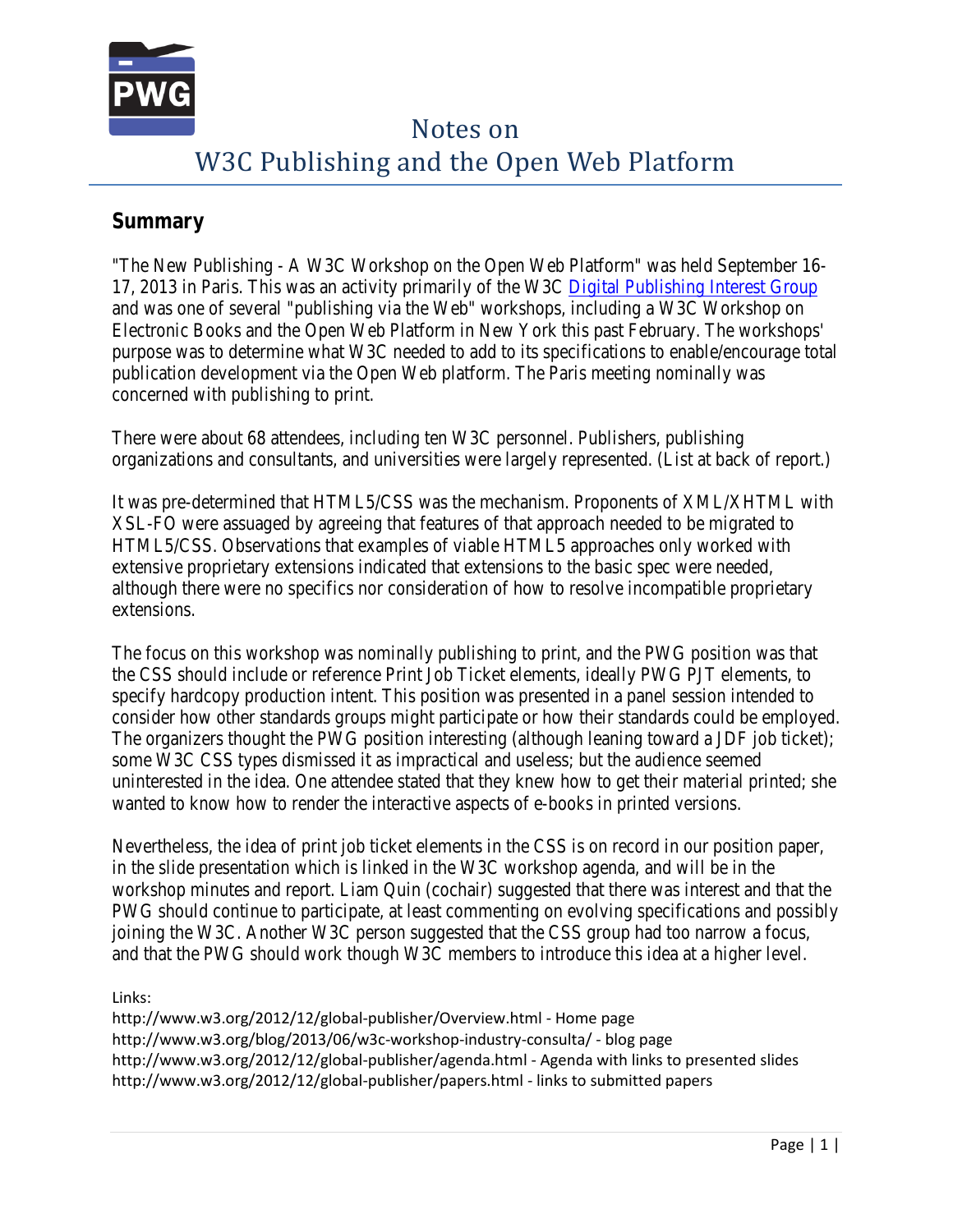## **Background**

This "workshop" was publicized as "an industry consultation event on Publishing", specifically publishing in print as well as e-book formats using the Web and the Web browser interface. The intent is to replace proprietary tools with Web-based applications and with hosted services.

This workshop followed one in February that was specifically concerned with publishing to ebooks. (http://www.w3.org/2012/08/electronic-books/). There was remarkably little overlap in attendees (12 out of 68, primarily W3C people), but that might be because of the location difference.

The stated purpose of the workshop was to "hammer out an approach to a solution to Publishing from the web through to printed products." An important question that wasn't clearly addressed was why replace current tools? Various advantages were alluded to during the discussions by proponents, including time and cost efficiency, although it was not clear to what extent the same advantages could be (and perhaps are) provided by non-web services. Indeed, it was pointed out that MS Word is much preferred by authors and editors, and that MS Word has superior change and revision control. However, proponents of an all-web based publishing were very negative about MS Word, referring to it as linear and unstructured. Approaches using MS Word with later conversion to XML, HTML or XTHML were denigrated, with proponents calling for XML early or XML First approaches. The advantages apparently are so obvious that no one thought to state what they were. Of course, XML was also rejected and there was tacit agreement that HTML5/CSS provided the necessary base for Web-based tools, evidentially an outgrowth of the E-Book considerations both at W3C and other standards groups.

# **Presentations and Concerns**

Several of the presentations outlined successful implementation of HTML5 based publishing workflows, but only with proprietary extensions (about which there was some grumbling from CSS folk).

There was a discussion of XML with XLST-FO versus HTML with CCS. Proponents maintained that it had to be HTML with CSS, although it was recognized that many users still use XHTML because they wanted features of XLST-FO which were not available with CSS. One of the identified objectives was to bring up level of CSS to XLST-FO capability.

Although there was much concern over resistance to full adaption of the open web platform by the Publishing industry, only a few expressed the idea that incompatibility with the way authors and editors work and instability/immaturity of the basic specifications were possible reasons for conservative publishers to put off adoption. Indeed, there was some suggestion that the problem was with the authors and editors, who need to be retrained to think non-linearly to allow the system to work well. On the other side, Todd Carpenter (NISO) suggested that W3C was an inappropriate place to be discussing publishing, which prompted W3C people to clarify that they were not getting into tools and workflow (which they were) but were just concerned with the basic WEB capabilities necessary to allow support of these things.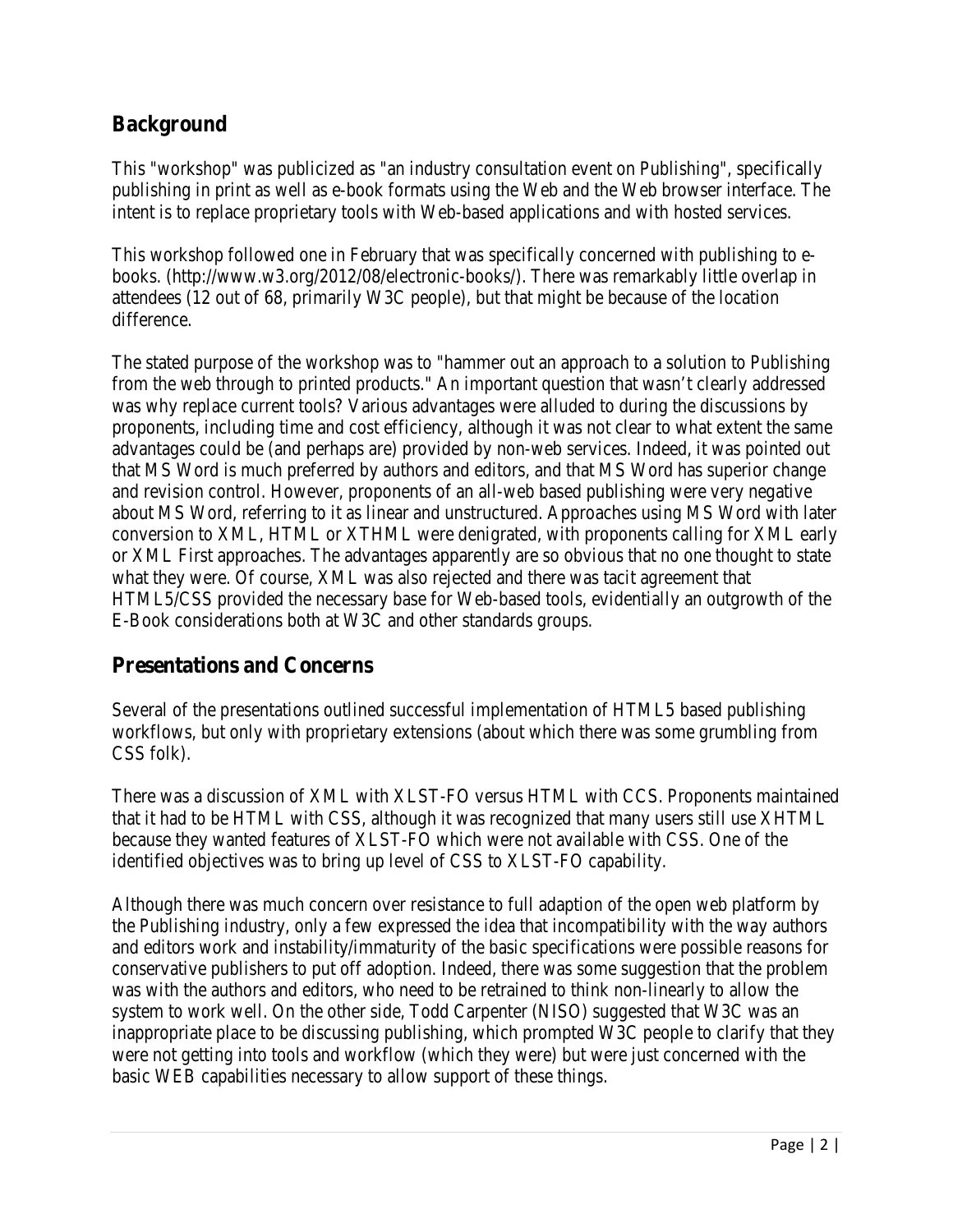In reference to another point, there was a presentation on, and general agreement that the Browser was the ultimate renderer. It was accepted that once the browser rendered a PDF file, that was tantamount to producing hardcopy. In private discussions, it was agree d that a job ticket was also necessary (JDF being identified), but little consideration was given to conveying the Publishers intent in a CSS. Indeed, one of the chairs (HP) indicated that the CSS did not know (and presumably did not want to know) what fonts were available, and that it was the browser (renderer) that had to make the best effort to address the publisher's rendering (not to say printing) intent.

# **PWG Presentation**

Liam Quin and Karen Myers from W3C were welcoming and repeatedly thanked us for coming. They said that they had regarded the presentation paper as an interesting aspect to be covered.

However, the response to our brief presentation was largely disinterest, although there were several comments.

- 1. What would be the format content was presented in, HTML or XML? Ans: Either (under assumption that the question dealt with the definition of the product to be printed)
- 2. Sorry, since the CSS can be changed, whatever is in it can be overridden at printing time and therefore the proposal is useless. Ans: If the task of the print submitter is to produce hardcopy following publisher intent, why would he override the publisher's production instructions?
- 3. CSS is concerned with formatting. Production instructions should be in the content file, not CSS. Ans (provided by a publisher): No, they use the same content definition file with separate CSS depending upon the form of hardcopy intended…paperback, hardcover, etc.
- 4. Would the extensions cover other things such as storage? Ans: Perhaps, but the PWG area of expertise and interest is in hardcopy production.

In discussing this response later with Liam Quin, he said that the reference to "communicating publisher production intent", was a red flag that immediately aroused opposition. It was unclear why. He suggested that, if just a few simple examples were given, the concept would have been received better but that the idea of an entire job ticket embedded in the CSS was too drastic. He also showed a definite preference for JDF job tickets.

Other private discussions were, perhaps, more encouraging or at least intended to be. It was observed by Karin that this was perhaps the wrong group to present the idea to ... these were high-end publishers concerned with workflow. My observation was that incorporating production elements in the CSS was very much a Workflow issue…incorporating production instructions in the definition files of a product would allow hardcopy production to proceed more rapidly and with less chance of misunderstanding. She then suggested that it may be more appropriate to introduce the idea at a higher level, and to do so via W3C members.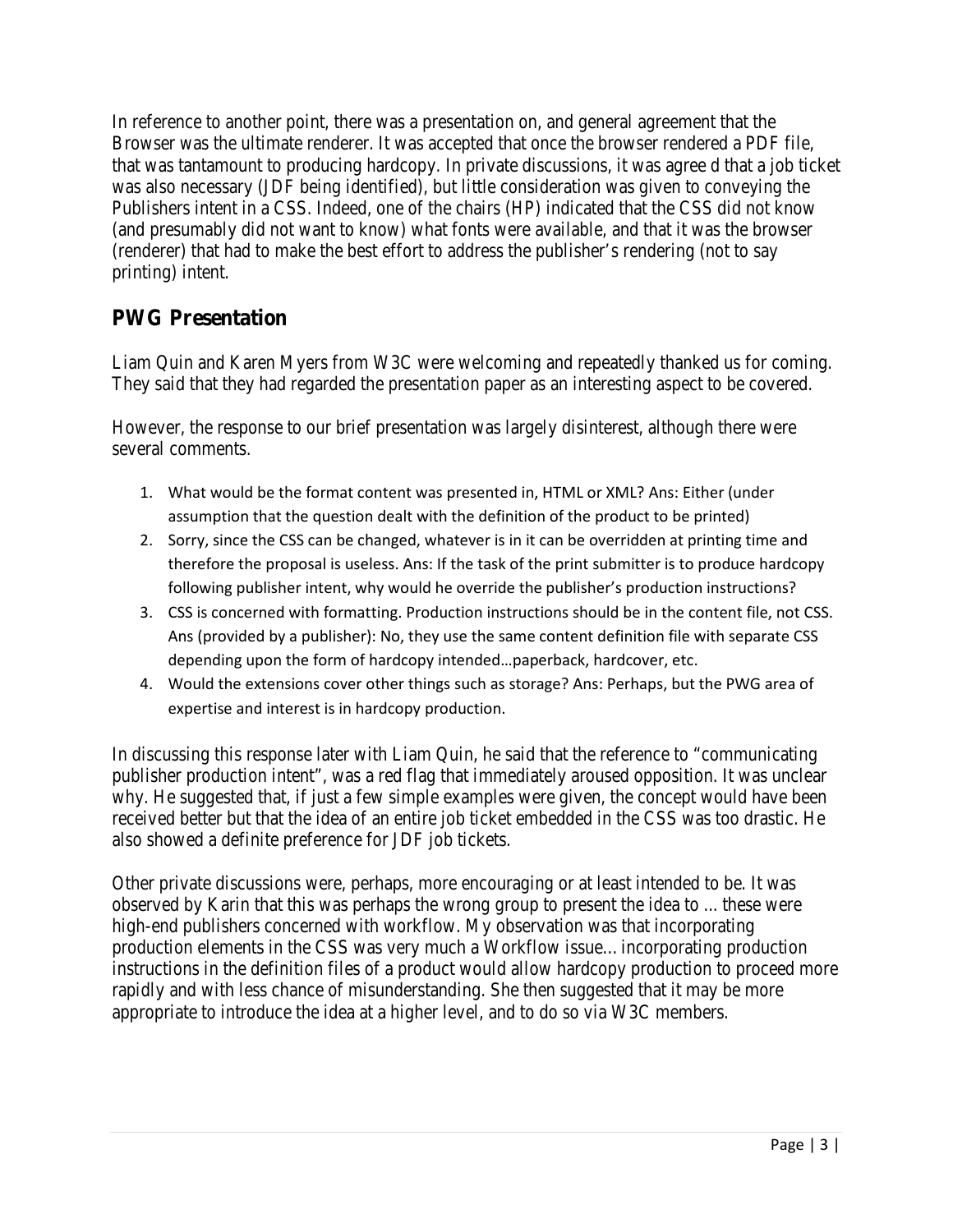### **Workshop Conclusions**

The agenda called for a discussion of how to overcome the identified barriers to using the Open Web for publishing though to printed products. It was unclear that barriers had been clearly identified, and comments from the participants indicated some that had not been addressed. What follows are snippets typically relating to problems; there did not seem to be a clearly defined approach.

Problems:

- Metadata: IETF (?) will indicate full list of needs and wants
- Pagination: CSS would like to develop common solution for EBooks and hardcopy. Pagination should also provide for flow within page, as for journals read on line
- Problem with CSS model normal vs mobile websites not addressed
- Some publishers using XHTML so they can use XML/XSLT tool kit, rather than HTML and CSS. XSLT probably will vanish from browsers but may hang on
- Ability to change content for different environments (but there was little interest in media queries.)
- Tools for authoring & revision control: Problem of interaction among author /editor/printer that is a problem in creating spec, and a basic problem to the industry, not a CSS problem. MS Word supports this, and is the leader in change tracking, but switching back and forth (between MS Word and Open Web) is not good. Web tools need change storage.
- Browser as ultimate renderer: Browser must render exactly no need for PDF reader. Once you have a PDF, the hardcopy is defined.
- How many publishers actually using CSS in workflow: maybe two...four. Possibly more because companies outsource work and may not be aware of tools used. But very little interest in CSS for paged media - no definite outcome from this meeting

Approaches:

- Addressing formatting, pagination, revision tracking with CSS: Dave Cramer will lead effort to identify use cases
- Annotations, reading accessibility and usability, interactivity, , metadata (might be worth separate activity): CSS will address with the Publishing Interest Group (Interest group is member only)
- Web training for publishers: outreach—understand how the parts fit together; Education and outreach- not teaching, but provide overview
- Revision tracking w/formatting: experiment, modify products from Open Office, Delta XML community group

Bill Wagner -26 September, 2013